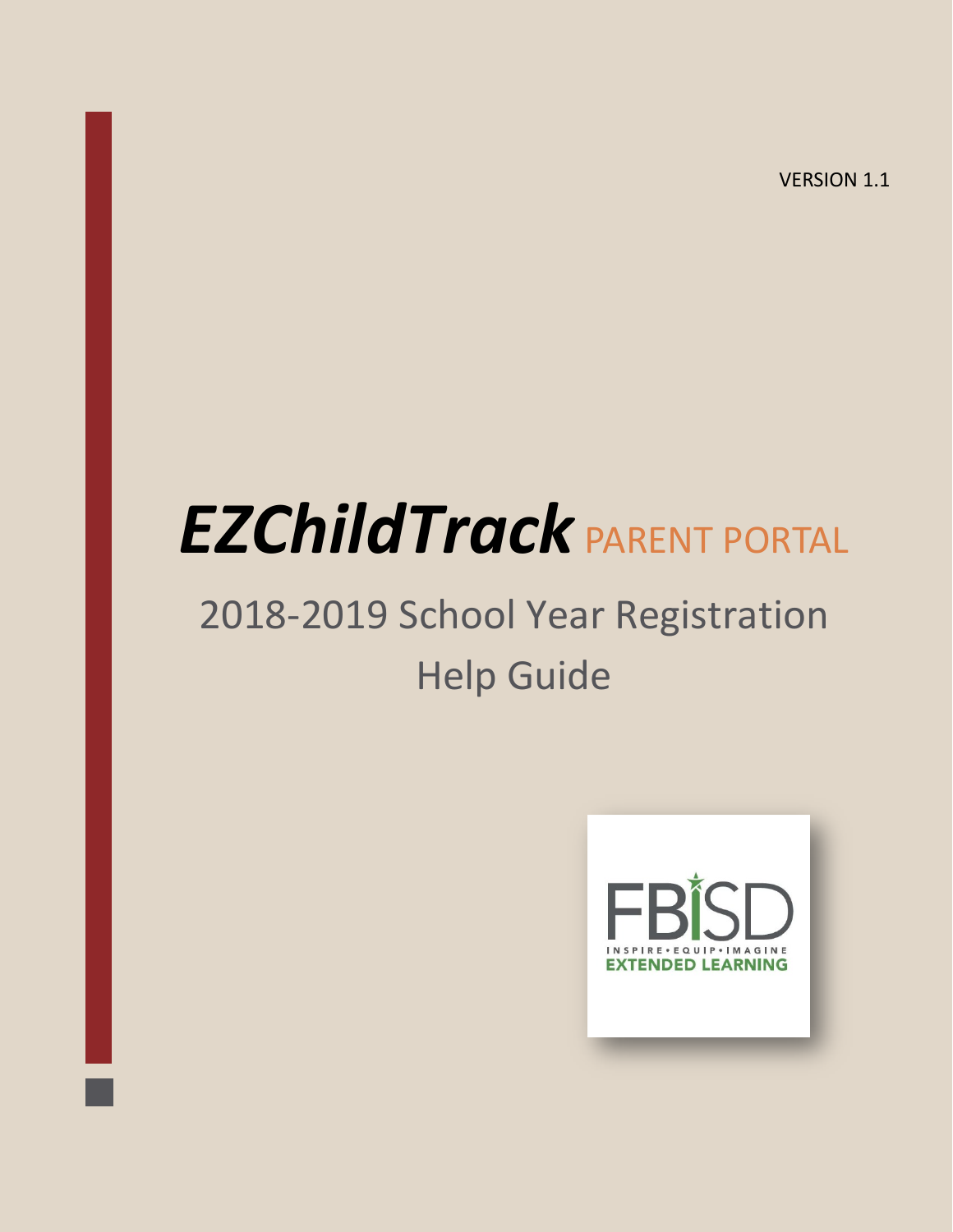#### **EZCHILDTRACK PARENT HOMEPAGE**

| <b>EZChildTrack</b><br><b>FBISD</b> Extended Learning Department<br><b>ParentPortal</b>                                                                                                       |                                                                                                           |                                                                                                                                                                                      |  |  |  |  |  |  |
|-----------------------------------------------------------------------------------------------------------------------------------------------------------------------------------------------|-----------------------------------------------------------------------------------------------------------|--------------------------------------------------------------------------------------------------------------------------------------------------------------------------------------|--|--|--|--|--|--|
|                                                                                                                                                                                               | <b>Returning Parents</b><br>Sign In<br><b>Email</b><br>Password<br>Sign In<br>Forgot Password? Click here | <b>New Parents</b><br><b>Open Account</b><br>If you do not have an account<br>with Extended Learning Department<br>then register for a program to open<br>a new account.<br>Register |  |  |  |  |  |  |
| Need Help with 'Fort Bend ISD' parent portal?<br>Call <sup>@</sup> 281-634-4220 Email 2 extendedlearning@fortbendisd.com<br>EZ Child Track Version 2018.1.0308 @ GTSoft Inc.   Privacy Policy |                                                                                                           |                                                                                                                                                                                      |  |  |  |  |  |  |

## **www.ezchildtrack.com/fbisdeld/parent**

To register for the 2018-19 school year, parents need to complete the online registration application through EZChildTrack - <u>www.ezchildtrack.com/fbisdeld/parent</u>. An application must be submitted for any student interested in attending a program next school year including current Extended Learning students, incoming kindergarten students, etc.

Please select the campus and grade level for your child(ren) for the 2018-19 school year. You will need to answer all registration questions and select the program (morning only, AM/PM combo, etc.) that your child(ren) will be attending. \*Please note if you have previously registered for the summer program through EZChildTrack using your child's 2017-18 grade, you will not be able to enter your child's grade for the 2018-19 school year. It will keep the grade entered for 2017-18 but will automatically update the application before the start of the 2018-19 school year.\*

There is a \$50 non-refundable registration fee due at the time of registration. This fee is required to secure your child's spot in the program.

Credit card payments are made online through EZChildTrack when submitting the application.

To pay by check or money order, registration must be completed at the Extended Learning Main Office.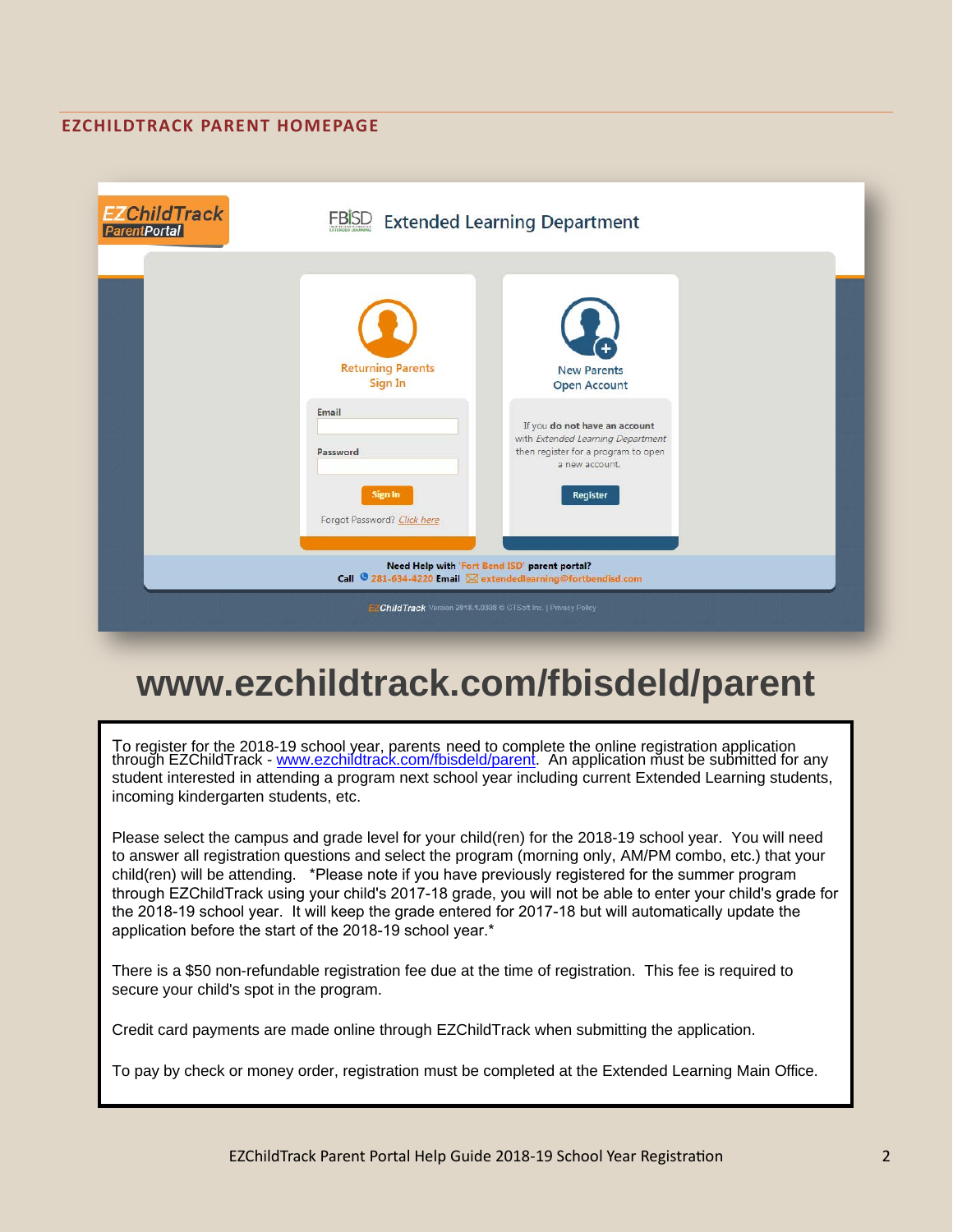#### **REGISTERING A NEW EZCHILDTRACK ACCOUNT**

The email address you enter in the first box will be your sign in. The "Yes! I agree to receive emails" option allows us to communicate reminders, calendar changes, and other important program information.

Complete all fields with a red line.

You must enter either a Home Phone or a Cell Phone, but you do not have to do both. You may select the "Do not have" box.

Complete the information for second parent/guardian, or click the "Do not have a Secondary Account Holder" box.

| <b>EXTENDED LEARNING</b>                                                                      |          | <b>Extended Learning Department</b><br><b>Extended Day 2018-2019</b>                | Exit Application X                                        |
|-----------------------------------------------------------------------------------------------|----------|-------------------------------------------------------------------------------------|-----------------------------------------------------------|
| 1 My Account 2 My Children                                                                    |          | <b>3</b> Terms & Conditions<br>$\boldsymbol{A}$                                     | Review fee<br>6<br>Finish                                 |
| My Account                                                                                    |          |                                                                                     | My Children →<br>Note: Fields marked with   are mandatory |
| Parent/Guardian 1 (Primary Account Holder)                                                    |          |                                                                                     |                                                           |
| Primary Account Holder Email Address<br>myemail@address.com<br>Yes! I agree to receive emails |          |                                                                                     |                                                           |
| Last Name<br><b>I</b> NewYear                                                                 | M.I      | <b>First Name</b><br>Jane                                                           | Gender<br>Male Pemale                                     |
| <b>Street Address</b><br>1234 Oak St                                                          | Apt. No. | City<br>Sugar Land                                                                  | State<br>Zip<br>Texas<br>▼.<br>77498-                     |
| Work Phone<br>$\rightarrow$                                                                   | Extn.    | Home Phone<br>Do not have Home Phone                                                | Cell Phone<br>(281) 555-1234<br>Do not have Cell Phone    |
| Driver's License Number<br>  Tx  <br>$\boldsymbol{\mathrm{v}}$<br>22334455                    |          |                                                                                     |                                                           |
|                                                                                               |          | Parent/Guardian 2 (Secondary Account Holder) Do not have a Secondary Account Holder |                                                           |
| Last Name<br><b>I</b> NewYear                                                                 | M.I      | <b>First Name</b><br><b>John</b>                                                    | Gender<br>■ Male Female                                   |
|                                                                                               |          | Parent/Guardian 2 (Secondary Account Holder) Do not have a Secondary Account Holder |                                                           |
| <b>Last Name</b><br><b>INewYear</b>                                                           | M.I      | <b>First Name</b><br><b>I</b> John                                                  | Gender<br><sup>◎</sup> Male Female                        |
| Address same as Primary Account Holder                                                        |          |                                                                                     |                                                           |
| <b>Street Address</b><br>1234 Oak St                                                          | Apt No   | City<br>Sugar Land                                                                  | State<br>Zip<br>Texas<br>▼<br>77498-                      |
| Work Phone<br>$\sim$                                                                          | Extn.    | Home Phone<br>$\sum_{i=1}^{n}$                                                      | Cell Phone<br>(281) 555-4567<br>Do not have Cell Phone    |
| Email<br>Yes! I agree to receive emails                                                       |          |                                                                                     | Driver's License Number<br>  Tx  <br>99887766             |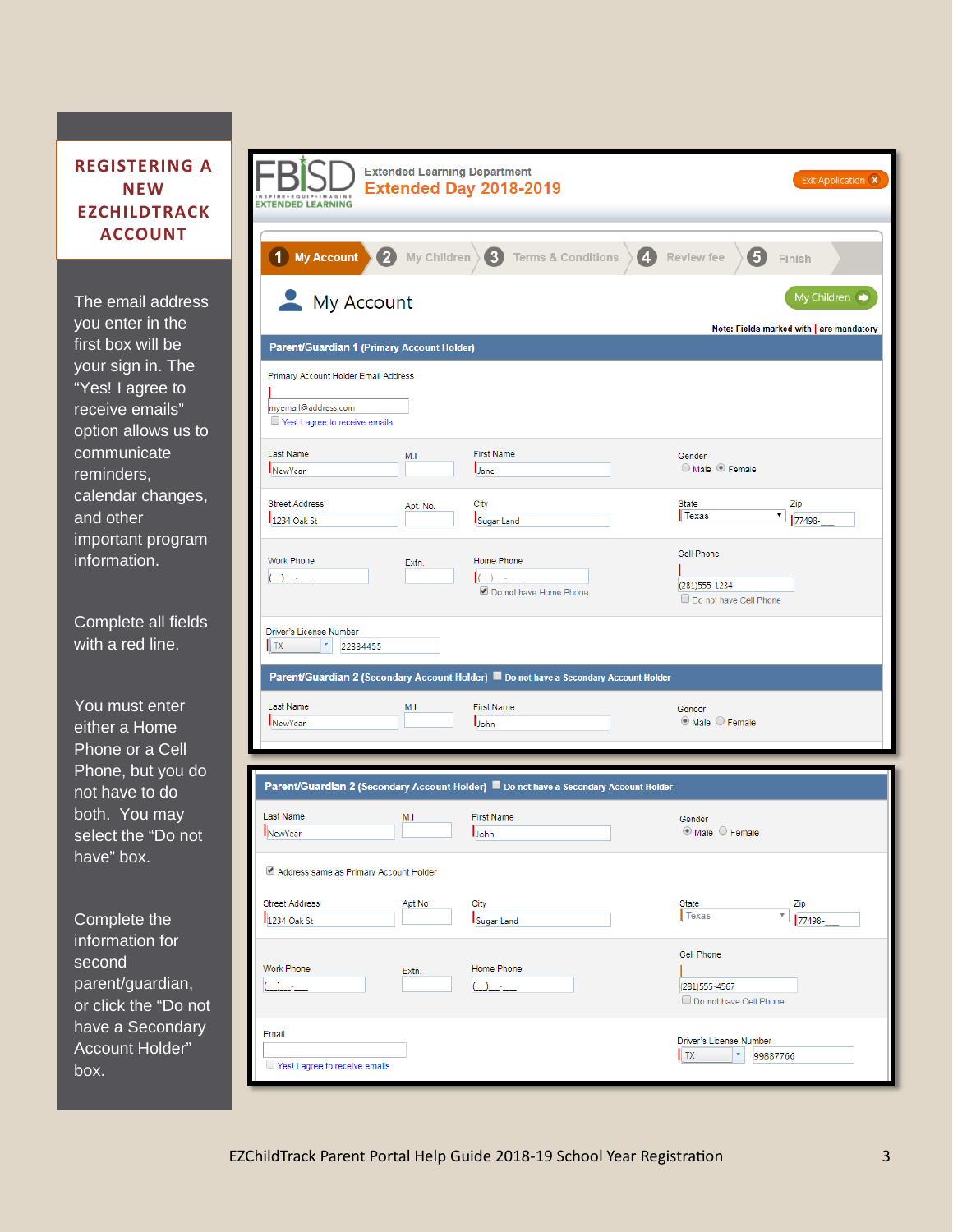| <b>Emergency Contact - 1</b>                                                                               |                |                                                                      |                                                                                                                                                            |
|------------------------------------------------------------------------------------------------------------|----------------|----------------------------------------------------------------------|------------------------------------------------------------------------------------------------------------------------------------------------------------|
| could not be reached immediately in an emergency.<br>MUST BE at least 16 years of age to pick up children. |                | DO NOT enter primary/ secondary account holder as emergency contact. | You can enter up to 2 emergency contacts with whom you would feel comfortable leaving your child and who could assume responsibility for your child if you |
| <b>Last Name</b><br>Rogers                                                                                 | M <sub>1</sub> | <b>First Name</b><br><b>I</b> Fred                                   |                                                                                                                                                            |
| <b>Street Address</b><br>1456 Oak St                                                                       | Apt No         | City<br>Sugar Land                                                   | <b>State</b><br>Zip<br>Texas<br>77498-                                                                                                                     |
| Work Phone                                                                                                 | Extn.          | Home Phone<br>(281) 555-8900<br>Do not have Home Phone               | Cell Phone<br>Do not have Cell Phone                                                                                                                       |
|                                                                                                            |                |                                                                      | Driver's License Number<br><b>TX</b><br>77880099                                                                                                           |

|                | <b>Authorized to Pickup</b>                                            |                                                                                                                                                                                                      |                               |  |  |  |  |
|----------------|------------------------------------------------------------------------|------------------------------------------------------------------------------------------------------------------------------------------------------------------------------------------------------|-------------------------------|--|--|--|--|
|                | MUST BE at least 16 years of age to pick up children.                  | You can enter up to 3 authorized individuals to pick up your child from the program on a non-emergency basis.<br>DO NOT enter primary/ secondary account holder or emergency contacts entered above. |                               |  |  |  |  |
| 1              | Last Name<br><b>NewYear</b><br>Work Phone<br>$\mathbf{1}$ $\mathbf{1}$ | <b>First Name</b><br><b>I</b> Grandma<br>Home Phone<br>(281) 555-9876                                                                                                                                | Cell Phone<br>$\sim 10^{-10}$ |  |  |  |  |
|                | Driver's License Number<br>$\star$<br>II TX<br>00225588<br>Last Name   | <b>First Name</b>                                                                                                                                                                                    |                               |  |  |  |  |
| $\overline{2}$ | Work Phone<br>$( )$ $-$<br>Driver's License Number<br>¥<br>TX.         | Home Phone<br>$1 - 3$                                                                                                                                                                                | Cell Phone<br>$(1 - 1)$       |  |  |  |  |
| 3              | Last Name<br>Work Phone<br>$1 - 5$<br>Driver's License Number          | <b>First Name</b><br>Home Phone<br><b>State</b>                                                                                                                                                      | Cell Phone<br>$\sim$          |  |  |  |  |
|                | ÷<br><b>TX</b><br><b>Back</b>                                          |                                                                                                                                                                                                      | My Children →                 |  |  |  |  |

#### **REGISTERING A NEW EZCHILDTRACK ACCOUNT**

Enter at least one **Emergency** Contact. This is the person called in the event of an emergency if you or the secondary parent/guardian cannot be reached. You can include up to two.

Who else is authorized to pick up your child(ren)? This person must be someone other than the primary/secondary account holder(s) or the emergency contact(s).

Click on "My Children" at the bottom right to proceed.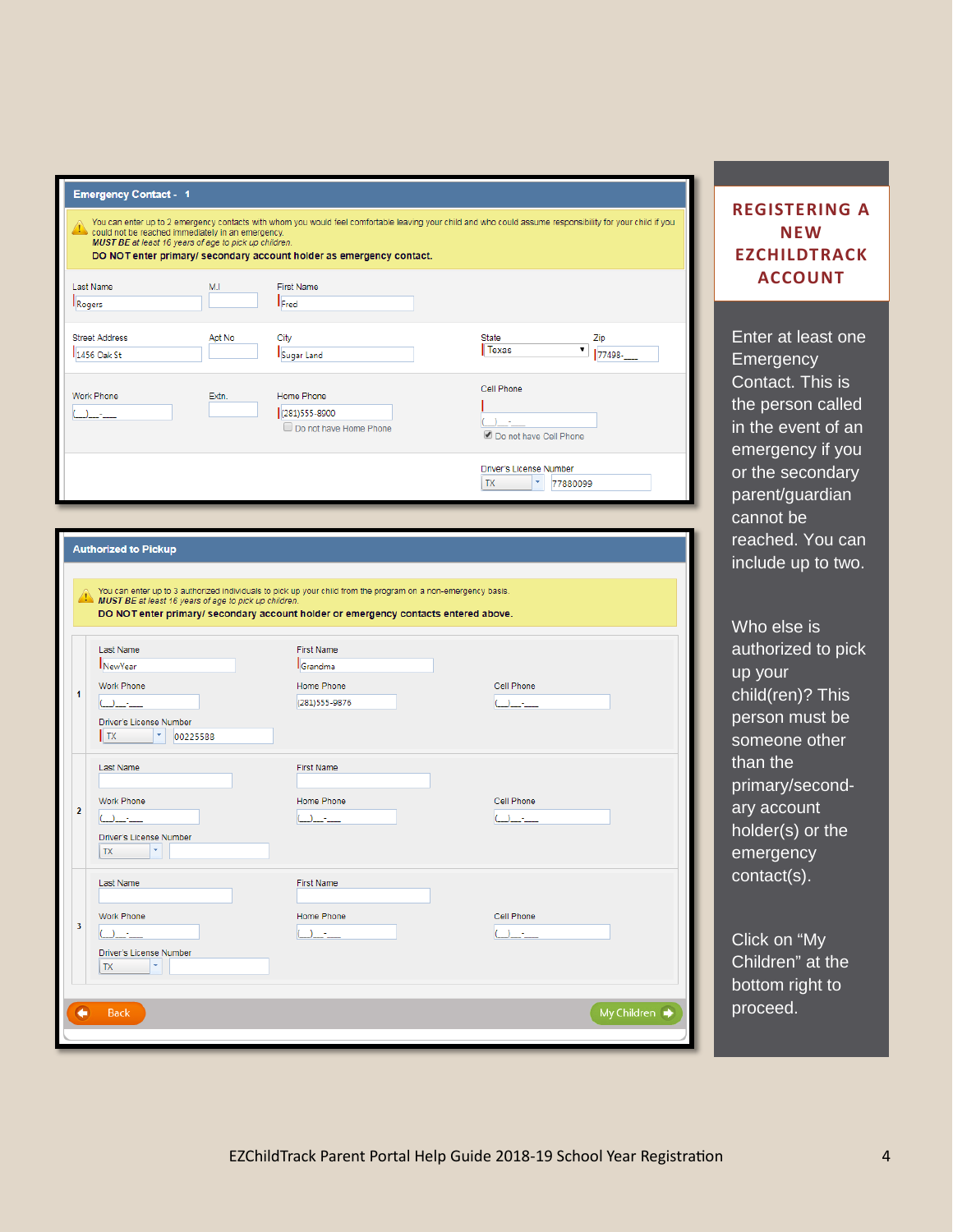#### **ENROLLING YOUR CHILD(REN)**

Complete the information for your child(ren). Each child is done one at a time. For additional children, there is an orange "Add Child" button when you get to the "My Children" summary screen, after you've completed the first child's information.

If you have an "Other" in the "Relationships" information, please specify (for example: friend, neighbor).

For any allergies, special needs, or medical conditions, please fully explain.

You must complete all information for doctor and hospital details.

Click "Save & Enroll Child".

|                                   | <b>EXTENDED LEARNING</b>                                                                                         |                                                                                                            |                    |                                                          |                                   |  |
|-----------------------------------|------------------------------------------------------------------------------------------------------------------|------------------------------------------------------------------------------------------------------------|--------------------|----------------------------------------------------------|-----------------------------------|--|
|                                   | 1 My Account                                                                                                     | $\bullet$<br>2 My Children                                                                                 | Terms & Conditions | O<br>Review fee<br>6)<br>Finish                          |                                   |  |
|                                   |                                                                                                                  | <b>AT</b> My Children                                                                                      |                    |                                                          |                                   |  |
|                                   |                                                                                                                  |                                                                                                            |                    | Note: Fields marked with are mandatory                   |                                   |  |
|                                   | <b>O</b> Add New Child                                                                                           |                                                                                                            |                    |                                                          |                                   |  |
| Last Name<br><b>INewYear</b>      |                                                                                                                  | <b>First Name</b><br>M.I<br>$\mathsf{l}_{\mathsf{Girl}}$                                                   | Nick Name          | Date Of Birth<br>Gender<br>圃<br>5/1/2011<br>(mm/dd/yyyy) | $\Box$ Male $\circledcirc$ Female |  |
| <b>T-Shirt Size</b><br>--Select-- |                                                                                                                  | ۳                                                                                                          |                    |                                                          |                                   |  |
|                                   |                                                                                                                  | Relationship - Reorder contacts on priority using up and down buttons or by drag and drop                  |                    |                                                          |                                   |  |
| 1                                 |                                                                                                                  | NewYear, Jane                                                                                              | Mother             | ✔<br>×<br>Authorized To Pick-Up                          | ■ Lives With                      |  |
| $\overline{2}$                    |                                                                                                                  | NewYear, John                                                                                              | Father             | $\blacktriangledown$<br>×<br>Authorized To Pick-Up       | Lives With                        |  |
| 3                                 |                                                                                                                  | Rogers, Fred                                                                                               | Other<br>Neighbor  | ۳<br>$\blacktriangledown$<br>Authorized To Pick-Up       | Lives With                        |  |
| 4                                 |                                                                                                                  | NewYear, Grandma                                                                                           | Grandmother        | ✔<br>÷<br>Authorized To Pick-Up                          | Lives With                        |  |
|                                   | <b>Street Address</b><br><b>State</b><br>City<br>Zip<br>Apt. No.<br>Texas<br>Sugar Land<br>77498-<br>1234 Oak St |                                                                                                            |                    |                                                          |                                   |  |
|                                   | <b>Medical Information</b>                                                                                       |                                                                                                            |                    |                                                          |                                   |  |
|                                   |                                                                                                                  | Does your child have any allergies? • Yes O No                                                             |                    |                                                          |                                   |  |
|                                   | List any allergies.                                                                                              |                                                                                                            |                    |                                                          |                                   |  |
|                                   |                                                                                                                  | Please explain allergy and all possible reactions (mandatory):<br>Allergic to tomatoes, break out in hives |                    |                                                          |                                   |  |
|                                   |                                                                                                                  | Does your child have any special needs? $\bigcirc$ Yes $\circledast$ No                                    |                    |                                                          |                                   |  |
|                                   |                                                                                                                  | Does your child have any medical conditions? O Yes O No                                                    |                    |                                                          |                                   |  |
|                                   |                                                                                                                  |                                                                                                            | Doctor's Phone     | Preferred Hospital<br>Pediatric Center                   |                                   |  |
| Doctor<br>Dr. Pediatrics          |                                                                                                                  |                                                                                                            | $(281)555 - 0011$  |                                                          |                                   |  |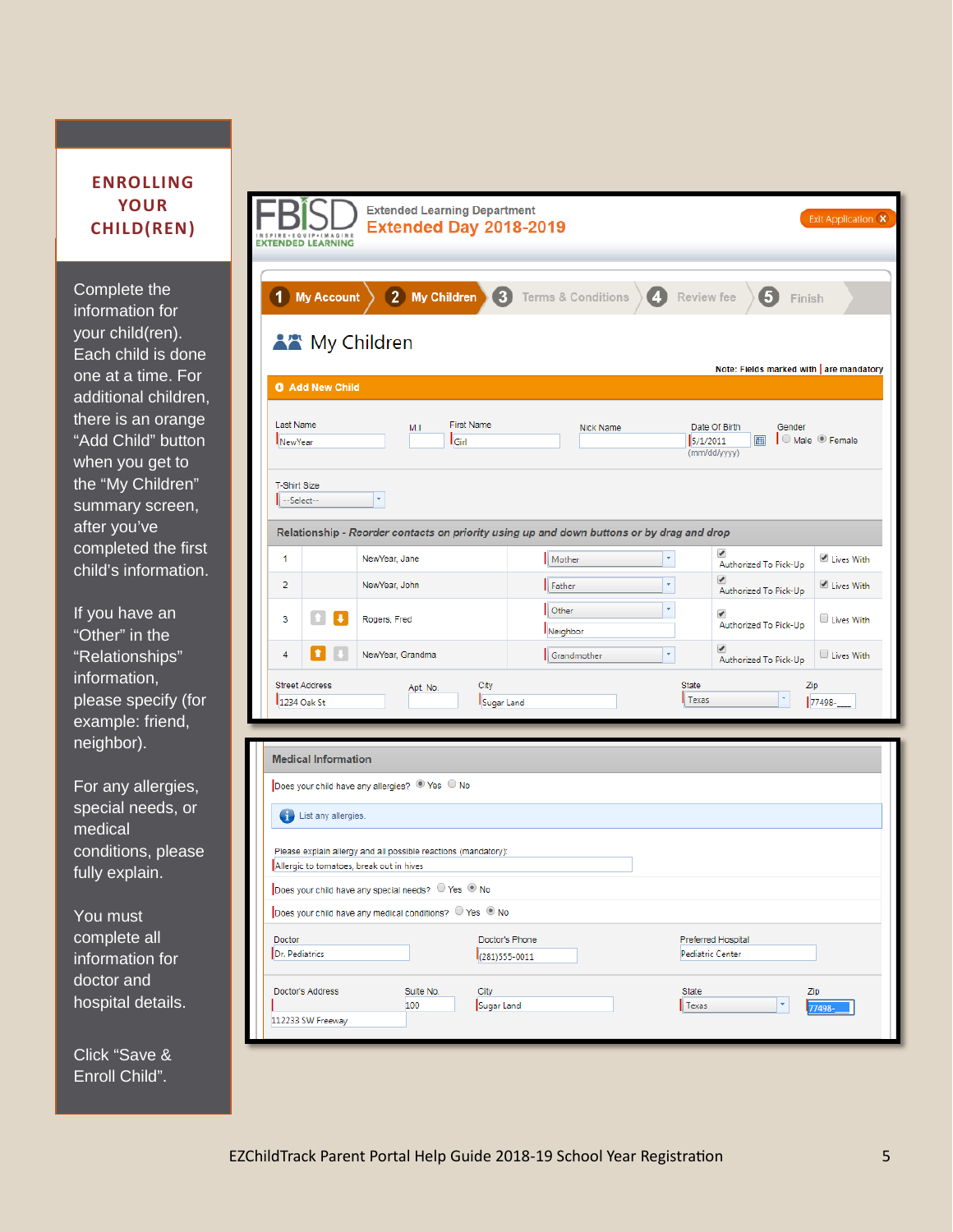| <b>Extended Learning Department</b>                                                          |                    |                                                                                                                                                                                                                                                                                                                                                                                                                                         |            |                                                      |                                                                                                                                   |                                                         |                                        |                    |
|----------------------------------------------------------------------------------------------|--------------------|-----------------------------------------------------------------------------------------------------------------------------------------------------------------------------------------------------------------------------------------------------------------------------------------------------------------------------------------------------------------------------------------------------------------------------------------|------------|------------------------------------------------------|-----------------------------------------------------------------------------------------------------------------------------------|---------------------------------------------------------|----------------------------------------|--------------------|
| <b>EXTENDED LEARNING</b>                                                                     |                    |                                                                                                                                                                                                                                                                                                                                                                                                                                         |            | <b>Extended Day 2018-2019</b>                        |                                                                                                                                   |                                                         |                                        | Exit Application X |
|                                                                                              |                    |                                                                                                                                                                                                                                                                                                                                                                                                                                         |            |                                                      |                                                                                                                                   |                                                         |                                        |                    |
| My Account<br>1                                                                              | 2 My Children      |                                                                                                                                                                                                                                                                                                                                                                                                                                         | B          |                                                      | Terms & Conditions                                                                                                                | (4<br>Review fee                                        | 6<br>Finish                            |                    |
| 스출 Enroll Girl NewYear                                                                       |                    |                                                                                                                                                                                                                                                                                                                                                                                                                                         |            |                                                      |                                                                                                                                   |                                                         |                                        |                    |
|                                                                                              |                    |                                                                                                                                                                                                                                                                                                                                                                                                                                         |            |                                                      |                                                                                                                                   |                                                         | Note: Fields marked with are mandatory |                    |
| <b>Enrollment</b>                                                                            |                    |                                                                                                                                                                                                                                                                                                                                                                                                                                         |            |                                                      |                                                                                                                                   |                                                         |                                        |                    |
| <b>Start Date</b><br>圃<br>8/15/2018<br>Enter the date when you want your child to begin care |                    |                                                                                                                                                                                                                                                                                                                                                                                                                                         |            |                                                      |                                                                                                                                   |                                                         |                                        |                    |
| Site:<br>Lakeview                                                                            | ٠                  |                                                                                                                                                                                                                                                                                                                                                                                                                                         |            |                                                      |                                                                                                                                   |                                                         |                                        |                    |
| <b>Activities</b>                                                                            |                    | M T W Th F                                                                                                                                                                                                                                                                                                                                                                                                                              |            |                                                      | Date Range                                                                                                                        | <b>Time</b>                                             | Fees                                   | Reg. Fee           |
| Extended Day AM                                                                              |                    | $\begin{array}{ccc} \sqrt{3} & \sqrt{3} & \sqrt{3} \\ \sqrt{3} & \sqrt{3} & \sqrt{3} \\ \sqrt{3} & \sqrt{3} & \sqrt{3} \\ \sqrt{3} & \sqrt{3} & \sqrt{3} \\ \sqrt{3} & \sqrt{3} & \sqrt{3} \\ \sqrt{3} & \sqrt{3} & \sqrt{3} \\ \sqrt{3} & \sqrt{3} & \sqrt{3} \\ \sqrt{3} & \sqrt{3} & \sqrt{3} \\ \sqrt{3} & \sqrt{3} & \sqrt{3} \\ \sqrt{3} & \sqrt{3} & \sqrt{3} \\ \sqrt{3} & \sqrt{3} & \sqrt{3} \\ \sqrt{3} & \sqrt{3} & \sqrt{$ |            |                                                      | 08/15/2018 -<br>05/24/2019                                                                                                        | 6:30 AM - 7:30 AM                                       | \$90.00 / Service Period \$50.00       |                    |
| $\blacktriangledown$<br><b>Extended Day AM/PM</b>                                            |                    | $\begin{array}{cccccccccc} \mathcal{A} & \mathcal{A} & \mathcal{A} & \mathcal{A} & \mathcal{A} \end{array}$                                                                                                                                                                                                                                                                                                                             |            |                                                      | 08/15/2018 -<br>05/24/2019                                                                                                        | 6:30 AM - 7:30 AM, 3:00<br>PM - 6:30 PM                 | \$250.00 / Service<br>Period           | \$50.00            |
|                                                                                              |                    |                                                                                                                                                                                                                                                                                                                                                                                                                                         |            |                                                      |                                                                                                                                   |                                                         |                                        |                    |
|                                                                                              |                    |                                                                                                                                                                                                                                                                                                                                                                                                                                         |            | Save Enrollment (                                    | Cancel $(X)$                                                                                                                      |                                                         |                                        |                    |
|                                                                                              |                    |                                                                                                                                                                                                                                                                                                                                                                                                                                         |            |                                                      |                                                                                                                                   |                                                         |                                        |                    |
|                                                                                              |                    |                                                                                                                                                                                                                                                                                                                                                                                                                                         |            |                                                      | <b>EZChildTrack</b> Version 2018.1.0308 @ GTSoft Inc.   Privacy Policy<br>You are using EZChildTrack in Windows using Chrome 65.0 |                                                         |                                        |                    |
|                                                                                              |                    |                                                                                                                                                                                                                                                                                                                                                                                                                                         |            |                                                      |                                                                                                                                   |                                                         |                                        |                    |
|                                                                                              |                    |                                                                                                                                                                                                                                                                                                                                                                                                                                         |            |                                                      |                                                                                                                                   |                                                         |                                        |                    |
| <b>Extended Learning Department</b>                                                          |                    |                                                                                                                                                                                                                                                                                                                                                                                                                                         |            |                                                      |                                                                                                                                   |                                                         |                                        |                    |
|                                                                                              |                    |                                                                                                                                                                                                                                                                                                                                                                                                                                         |            | <b>Extended Day 2018-2019</b>                        |                                                                                                                                   |                                                         |                                        |                    |
|                                                                                              |                    |                                                                                                                                                                                                                                                                                                                                                                                                                                         |            |                                                      |                                                                                                                                   |                                                         |                                        |                    |
| $\mathbf{2}$<br><b>My Account</b>                                                            | <b>My Children</b> |                                                                                                                                                                                                                                                                                                                                                                                                                                         | $\sqrt{3}$ |                                                      | Terms & Conditions                                                                                                                | Review fee                                              | 6<br>Finish                            |                    |
|                                                                                              |                    |                                                                                                                                                                                                                                                                                                                                                                                                                                         |            |                                                      |                                                                                                                                   |                                                         |                                        |                    |
| <b>主営</b> My Children                                                                        |                    |                                                                                                                                                                                                                                                                                                                                                                                                                                         |            |                                                      |                                                                                                                                   |                                                         |                                        |                    |
| $\boldsymbol{C}$<br>Girl                                                                     |                    |                                                                                                                                                                                                                                                                                                                                                                                                                                         |            |                                                      | Enrolling at Lakeview for AM & PM Programs                                                                                        |                                                         |                                        |                    |
| <b>EXTENDED LEARNING</b><br>5/1/2011<br>Grade: 1                                             |                    |                                                                                                                                                                                                                                                                                                                                                                                                                                         |            | Change Personal Data @                               |                                                                                                                                   | Click here to change personal data                      |                                        |                    |
|                                                                                              |                    |                                                                                                                                                                                                                                                                                                                                                                                                                                         |            | <b>Change Enrollment</b><br><b>Skip Registration</b> | ø<br>$\triangleq$                                                                                                                 | Click here to change enrollment information             |                                        | Exit Application X |
|                                                                                              |                    |                                                                                                                                                                                                                                                                                                                                                                                                                                         |            |                                                      |                                                                                                                                   | Click here if you want to remove Girl from registration |                                        |                    |
| $\odot$<br><b>Add Child</b>                                                                  |                    |                                                                                                                                                                                                                                                                                                                                                                                                                                         |            |                                                      |                                                                                                                                   |                                                         |                                        |                    |
| <b>Back</b>                                                                                  |                    |                                                                                                                                                                                                                                                                                                                                                                                                                                         |            |                                                      |                                                                                                                                   |                                                         | Terms & Conditions →                   |                    |

#### **ENROLLING YOUR CHILD(REN)**

Select the program: Extended Day (either AM or AM/PM) or Club Excel (either AM, PM or AM/PM) and desired start date (will depend on campus availability).

Click on "Save Enrollment".

If you have any other children to register and enroll, click on "Add Child" and follow the previous steps. You can also edit the child's information (Change Personal Data) or your child's enrollment (Change Enrollment) from this screen.

When all child(ren) have been added, click on "Terms & Conditions".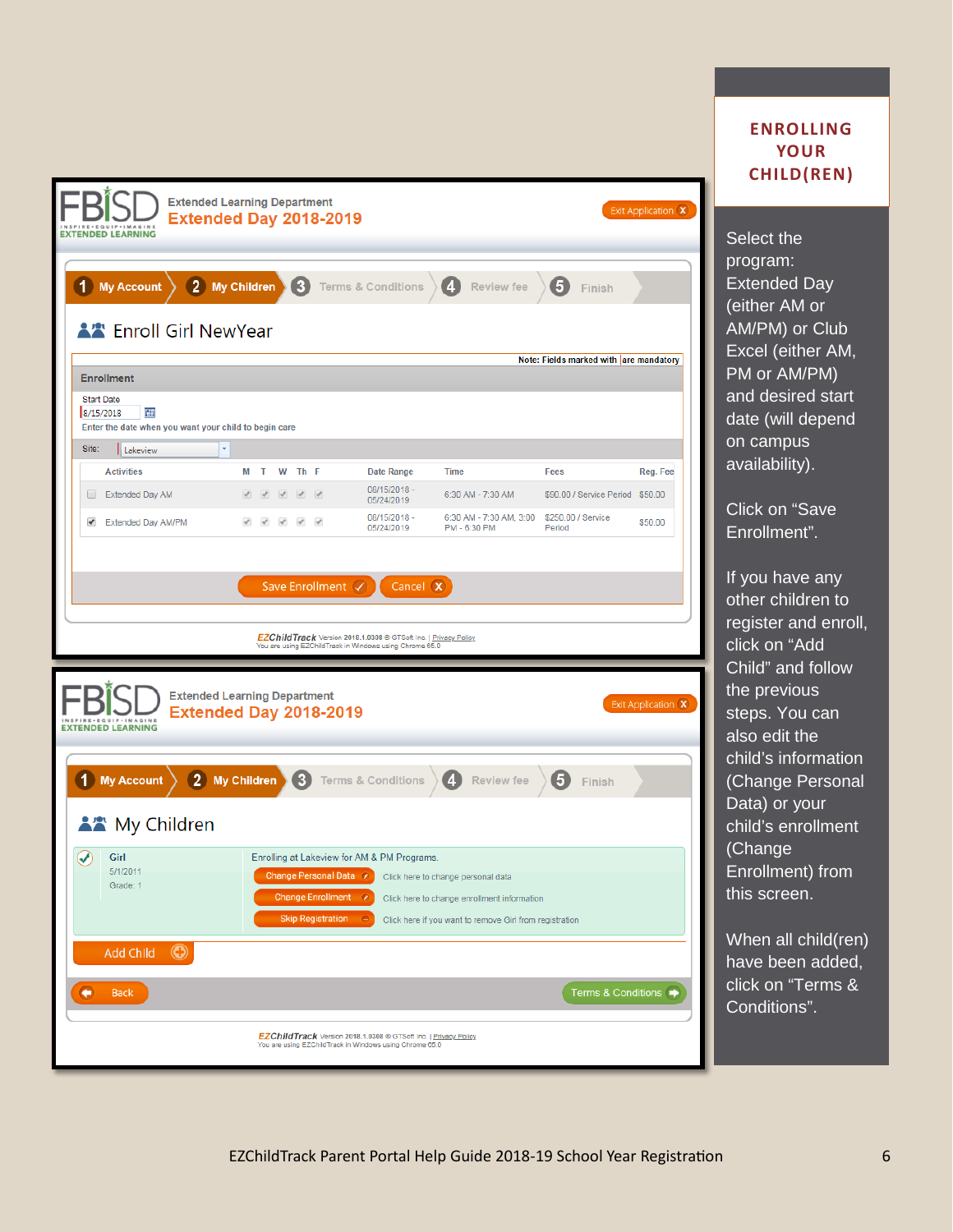#### **TERMS & CONDITIONS**

Please read all the terms and conditions, and check the boxes and/or enter your initials or name for each (as noted).

When you've read through and completed the "Terms & Conditions", click the green "Payment" button at the bottom of your screen.

You must pay by credit card online. You may also pay by check or money order at the Extended Learning Main Office.

Review your fees, school, and program. Enter credit card information and click on "Submit Payment."

#### **Surveys**

understand that as a participant in Extended Day, my child and I may be asked to participate in surveys and evaluations in order to monitor the progress of the program

I agree for Girl

 $\Box$  | agree for Boy

#### **Tuition Agreement**

The \$50 summer registration fee is non-refundable and non-transferable for any reason. Requests for refunds must be received by the Extended The \$50 summer registration fee is non-refundable and non-transferable for any reason. Hequests for refunds must be received by the Extended Learning Main Office in writing no later than 10 days before the session starts. payments. Refer to the website for complete tuition and payment guidelines.

PLEASE NOTE YOU ARE NOT ABLE TO SIGN UP FOR AUTOMATIC PAYMENTS FOR THE SUMMER PROGRAM.

Full Signature - Type your full name

Full Signature - Type your full name

Jane NewYear

Jane NewYear

| I di agree for Girl              | Initials - Type your initials |  |  |
|----------------------------------|-------------------------------|--|--|
|                                  | lın                           |  |  |
| │ <mark>Ø</mark>   agree for Boy | Initials - Type your initials |  |  |
|                                  |                               |  |  |

#### Acknowledgement

With my e-signature, I acknowledge all of the information on this registration card is correct and true to the best of my knowledge and agree to notify of the Department's Parent Handbook, located on the experiment's Parent Handbook, located on the department's website<br>(www.fortbendisd.com/extendedlearning) and the policies on this registration card.

I agree for Girl

I diagree for Boy

A **Back**